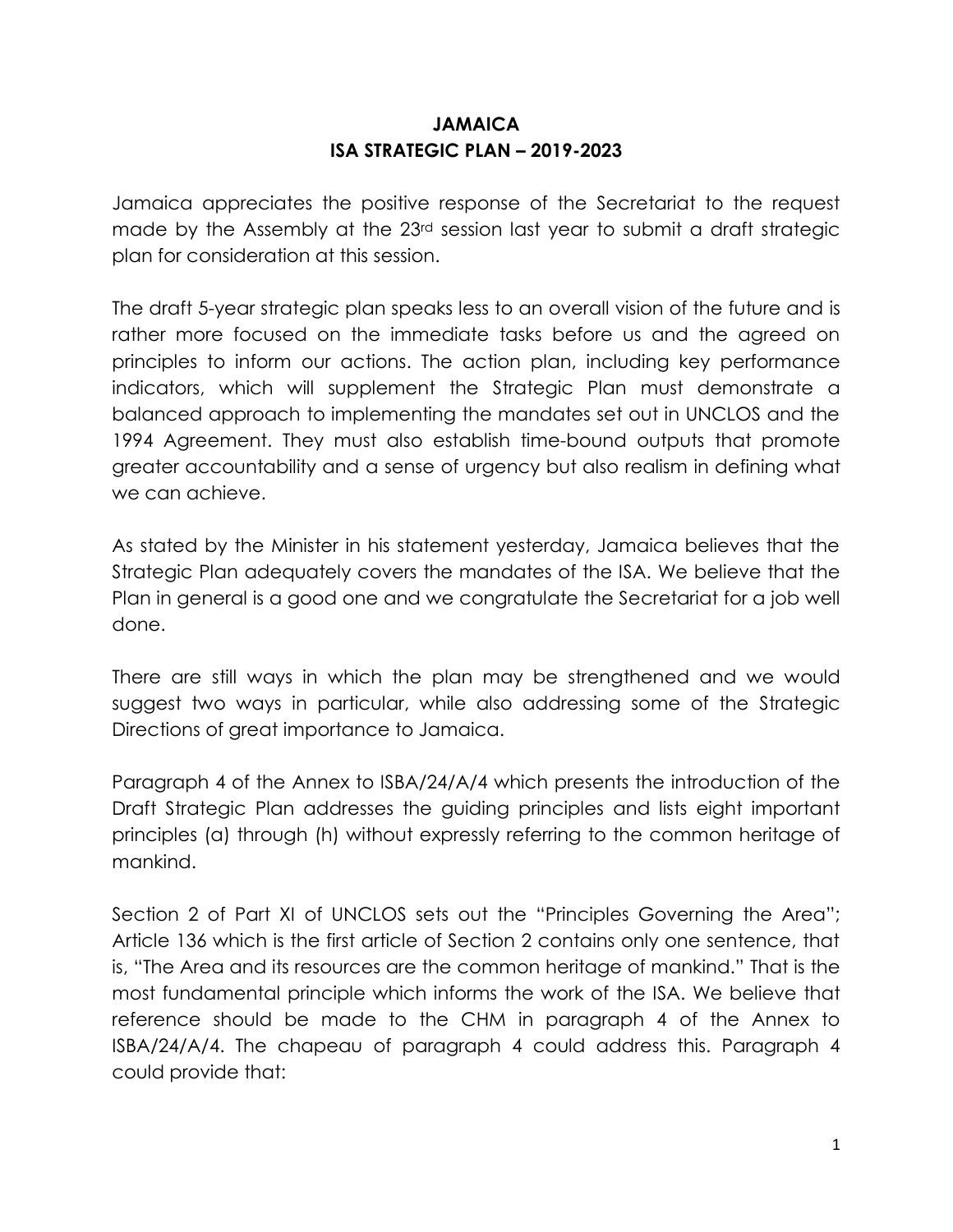4. The guiding principles of the strategic plan [provide for the effective implementation of the CHM through] [are] the following: … [and then list (a) through (h)]

The strategic directions and priorities identified in the plan are directed primarily by the provisions of UNCLOS and the 1994 Agreement relating to the transitional period before approval of the first plan of work for exploitation of seabed mineral resources. In this regard, paragraph 20 speaks to the challenge in identifying mechanisms "*to ensure fully integrated participation by developing States in activities in the Area at all levels. This includes identifying possible approaches to the future establishment of the Enterprise in a way that meets the requirements of the Convention and the 1994 Agreement*."

The Enterprise, however, WAS established as an organ of the Authority by UNCLOS. Article 158(2) states "There is hereby established the Enterprise, the organ through which the Authority shall carry out the functions referred to in article 170(1)." The 1994 Agreement, Annex, Section1, para 3 calls for an evolutionary approach which forestalls the immediate election of the Governing Board by the Assembly while requiring the Secretary General to appoint an interim Director General to oversee the functions of the Enterprise during a transitional period. Paragraph 20 of the Strategic Plan should therefore not speak to the "*future establishment of the Enterprise"* but rather to the "independent operation of the Enterprise" We would suggest that the text of paragraph 20 be so adjusted. And further that the text of para 31, Strategic Direction 6.5 which also speaks to the "*future establishment of the Enterprise"* should also be modified accordingly.

Strategic Direction 6.5 which is limited to identifying possible approaches to the independent operation of the Enterprise would also not seem to be sufficiently ambitious. The work on the Enterprise must keep pace with our work on the regulations for exploitation of mineral. Strategic Direction 2 and paragraph 34 on the Expected Outcomes foresee the completion of the regulatory framework on Exploitation, and the rules, regulations and procedures for the equitable sharing of benefits derived from activities in the Area. The accomplishments foreseen on the mining code must extend to the operations of the Enterprise. It is notable that none of the Expected Outcomes in paragraph 34 relate to the work to undertaken in relation to the Enterprise.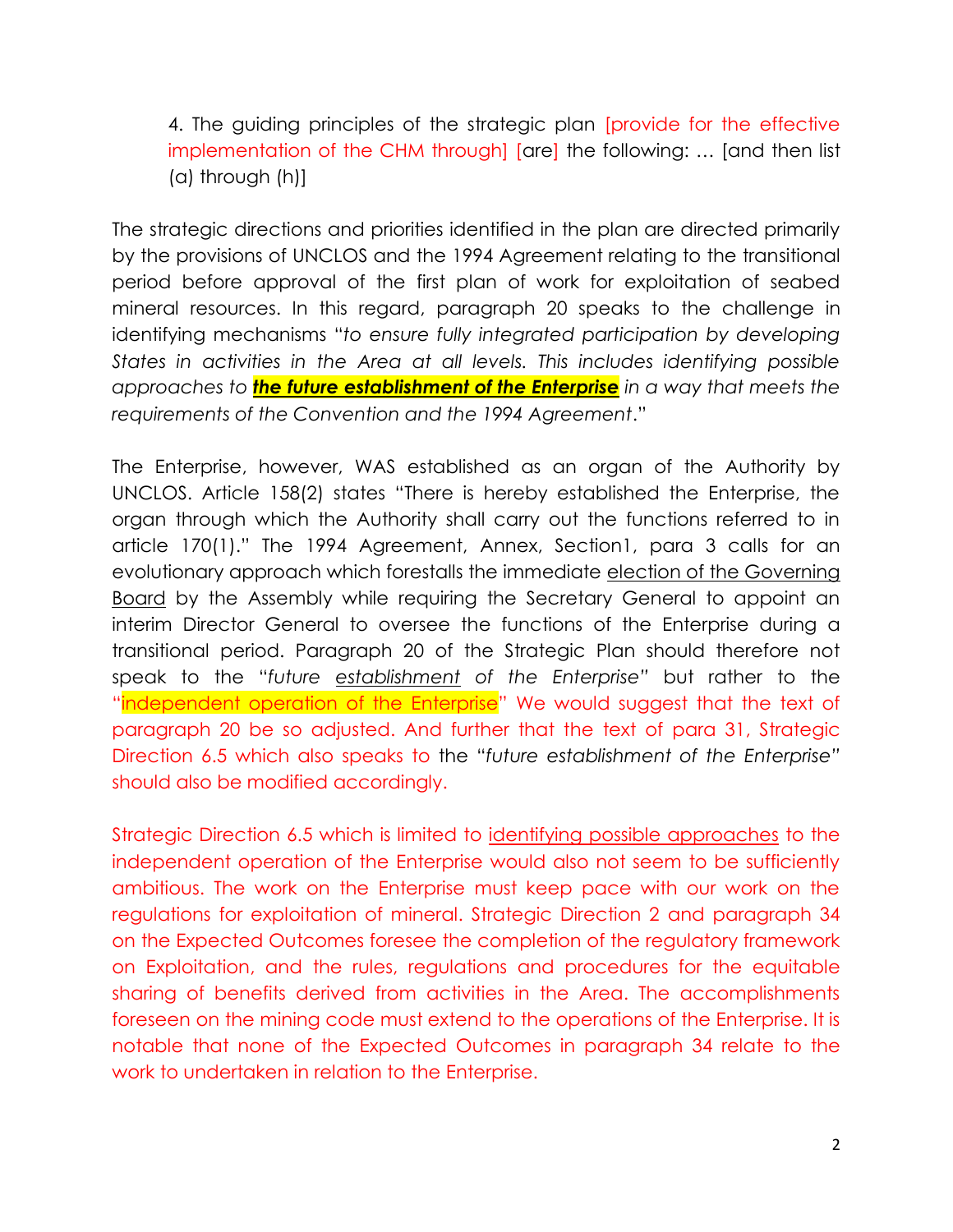Nevertheless, Jamaica is encouraged by the fact that the study requested by the Council at its meetings, on 19 and 22 July 2013, on the issues relating to the operation of the Enterprise, is now being conducted and that the report should be ready later this year and in any event before the next session of the ISA. We look forward to addressing the study at the 25<sup>th</sup> session.

Strategic direction 1, speaks to realizing the role of the Authority in a global context. As stated by my Minister in his presentation on Tuesday morning, Jamaica supports the ISA playing a role in the broader development of oceans' policy. UNCLOS is truly a constitution for the oceans in the sense that it sets out the basic structure, or framework, for ocean management within which all States must operate. The legal regime that defines exploration for seabed minerals and that which will be developed for their exploitation must, in accordance with Article 145 of UNCLOS, ensure effective protection for the marine environment as a whole. Thus the LTC is charged under Article 165(2)(d) to prepare assessments of the environmental implications of activities in the Area.

Strategic Direction 3 speaks to the mandates on the environment that are assigned to the ISA under UNCLOS. The emphasis on adaptive management, best environmental practices, regional environmental assessments and management plans, and the development of monitoring programmes and methodologies to assess the potential impact of activities on the ecological balance of the marine environment, are particularly important to Jamaica, as also public access to environmental data.

The work of the ISA on protecting the marine environment must inform the negotiations concerning the exploitation of marine genetic resources and the protection of the biodiversity in areas beyond national jurisdiction (commonly referred to as the BBNJ negotiations in New York). A fundamental premise of the BBNJ negotiations is that this process should not undermine existing relevant legal instruments and frameworks and relevant global, regional and sectoral bodies. The important work that has been done and that which we are about to embark on in line with the ISA Strategic Plan is critical not only to preserving the biodiversity of the deep seabed but also for ensuring that activities in the area do not have adverse effects on the biodiversity of the superjacent waters.